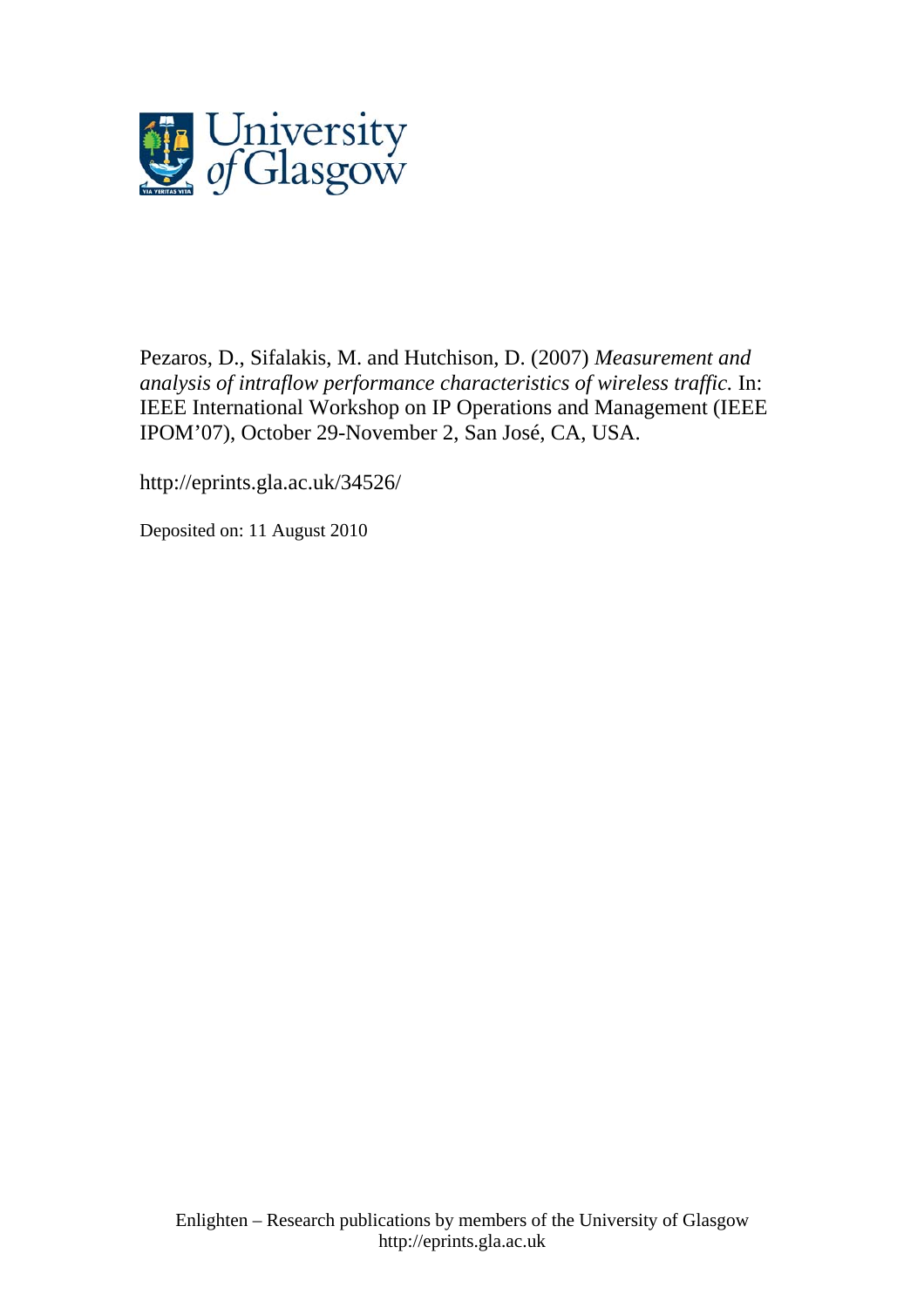# Measurement and Analysis of Intraflow Performance Characteristics of Wireless Traffic

Dimitrios P. Pezaros, Manolis Sifalakis, and David Hutchison

Computing Department, Infolab21, Lancaster University, Lancaster, UK, LA1 4WA  ${dp, mis, dh}$ @comp.lancs.ac.uk

Abstract. It is by now widely accepted that the arrival process of aggregate network traffic exhibits self-similar characteristics which result in the preservation of traffic burstiness (high variability) over a wide range of timescales. This behaviour has been structurally linked to the presence of heavy-tailed, infinite variance phenomena at the level of individual network connections, file sizes, transfer durations, and packet inter-arrival times. In this paper, we have examined the presence of fractal and heavy-tailed behaviour in a number of performance aspects of individual IPv6 microflows as routed over wireless local and wide area network topologies. Our analysis sheds light on several questions regarding flow-level traffic behaviour: whether burstiness preservation is mainly observed at traffic aggregates or is it also evident at individual microflows; whether it is influenced by the end-to-end transport control mechanisms as well as by the network-level traffic multiplexing; whether high variability is independent from diverse link-level technologies, and whether burstiness is preserved in end-to-end performance metrics such as packet delay as well as in the traffic arrival process. Our findings suggest that traffic and packet delay exhibit closely-related Long-Range Dependence (LRD) at the level of individual microflows, with marginal to moderate intensity. Bulk TCP data and UDP flows produce higher Hurst exponent estimates than the acknowledgment flows that consist of minimum-sized packets. Wireless access technologies seem to also influence LRD intensity. At the same time, the distributions of intraflow packet inter-arrival times do not exhibit infinite variance characteristics.

Keywords. LRD, Hurst exponent, heavy-tailed distribution, ACF

#### 1. Introduction

Seminal measurement studies during the last fifteen years have demonstrated that data communications networks' traffic is self-similar (statistically fractal) in nature remaining bursty over a wide range of timescales. These findings advocated that statistical properties of the (aggregate) network traffic, when viewed as time series data, remain similar irrespective of the time scale of observation, and were in sharp contrast with the up till then commonly employed Poisson and Markovian models which were based on exponential assumptions about the traffic arrival process. A characteristic of self-similar processes is that they often exhibit long memory, or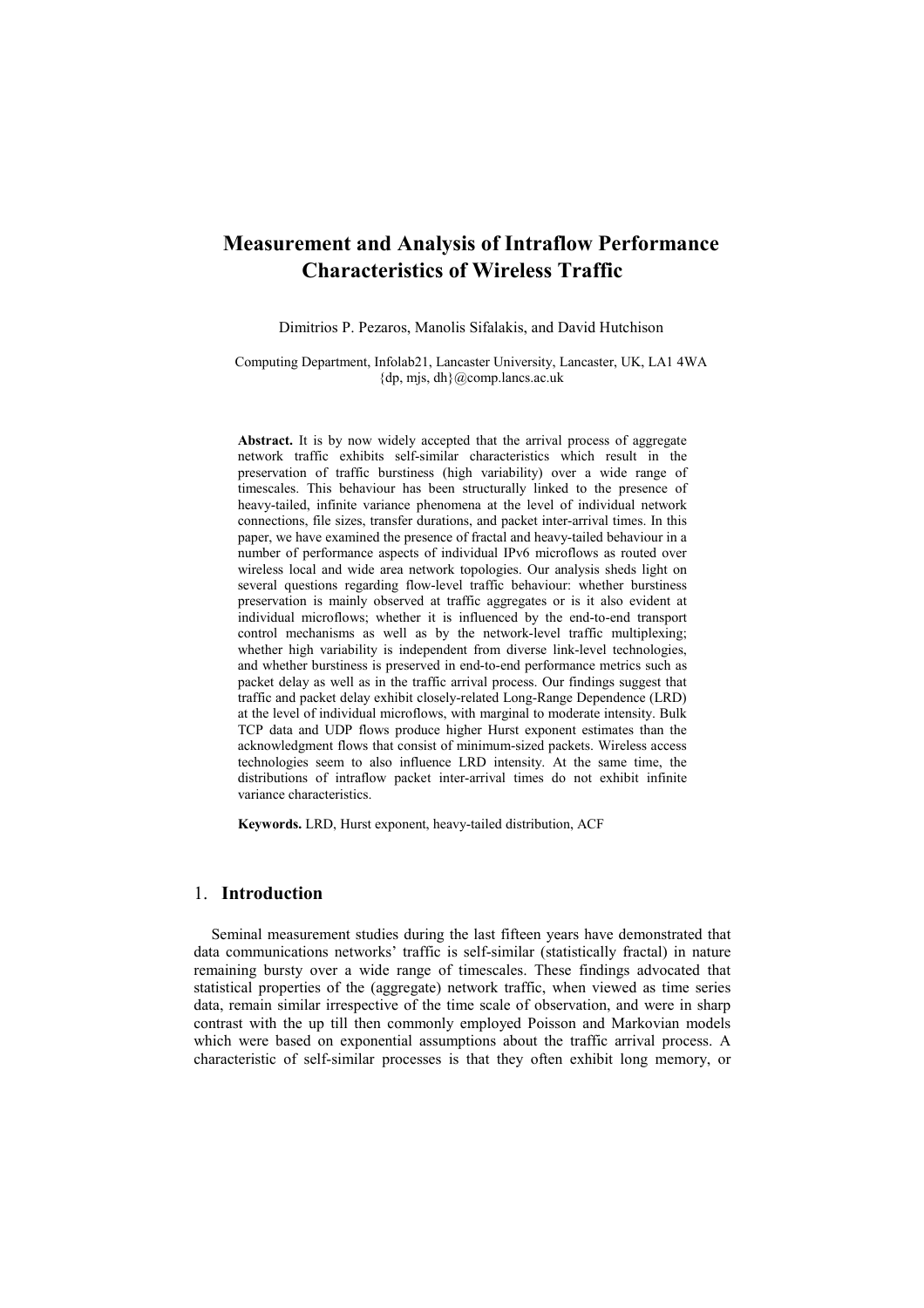Long-Range Dependence (LRD), signifying that their current state has significant influence on their subsequent states far into the future. Consequently, values at a particular time are related not just to immediately preceding values, but also to fluctuations in the remote past. Hence, high variability in the behaviour of self-similar processes is preserved over multiple time scales. Pioneering work has focused on the measurement and characterisation of LAN [13], WAN [17], and transport/applicationspecific traffic [6], having the traffic arrival process at a single network (edge) point as the common primary quantity of interest. The revealed LRD properties of aggregate network traffic have been subsequently linked to heavy-tailed, infinite variance phenomena at the level of individual source-destination pairs, represented by ON/OFF sources and packet trains models whereby a source alternates between active (ON-period) and idle (OFF-period) states [22][23]. These are in turn attributed to distributed systems' objects and file sizes being heavy-tailed, a property that has been shown to be preserved by the protocol stack and mapped to approximate heavy-tailed busy periods at the network layer [15][16]. However, the existence (or otherwise) of self-similar and/or heavy-tailed behaviour within performance facets of individual microflows has not received much attention to date. This is partly due to the majority of individual connections in the Internet being short-lived, and therefore their behaviour over multiple time scales can be studied only through aggregation. At the same time, the vast majority of bytes over the Internet are carried within a relatively small number of very large flows which are sufficiently long-lived for the temporal evolution of their intraflow properties to be investigated [4]. It is henceforth feasible to examine whether the self-similar characteristics of aggregate traffic resulted from the superimposition of numerous ON/OFF sources are also manifested at the level of long-lived individual traffic flows. Characterising the long-term flow behaviour and revealing possible burstiness preservation properties therein can prove instrumental for network resource management and accountability purposes, since end-to-end flows are the primary entity subjected to open and closed-loop network control. Similar to proposals advocating small buffer capacity/large bandwidth resource provisioning when input traffic is self-similar, relevant characterisation of end-to-end flow behaviour and performance aspects therein can form the basis for designing adaptive flow control algorithms to operate at multiple timescales and take into consideration potential correlation between distant events/values throughout the lifetime of a flow. From a measurement point of view, the comparative analysis of temporal flow behaviour is also important since it can reveal certain idiosyncrasies potentially linked to the operation of the different transport control algorithms. Differences in the long-term behaviour of diverse traffic flows can hint to additional causality relationships between burstiness intensity and flow control, as well as the levels of traffic multiplexing in the network.

Likewise, packet delay is one of the most commonly employed metrics to assess the service quality levels experienced by an end-to-end flow. In contrast to traffic arrivals, delay indicates how traffic is routed between two network nodes and is among the primary performance aspects whose absolute value and temporal variations (in either the unidirectional or the round-trip representation) are attempted to be controlled by transport mechanisms and kept within certain ranges depending on individual applications' requirements. Links between network traffic self-similarity and the temporal intraflow delay behaviour can identify the degree of penetration of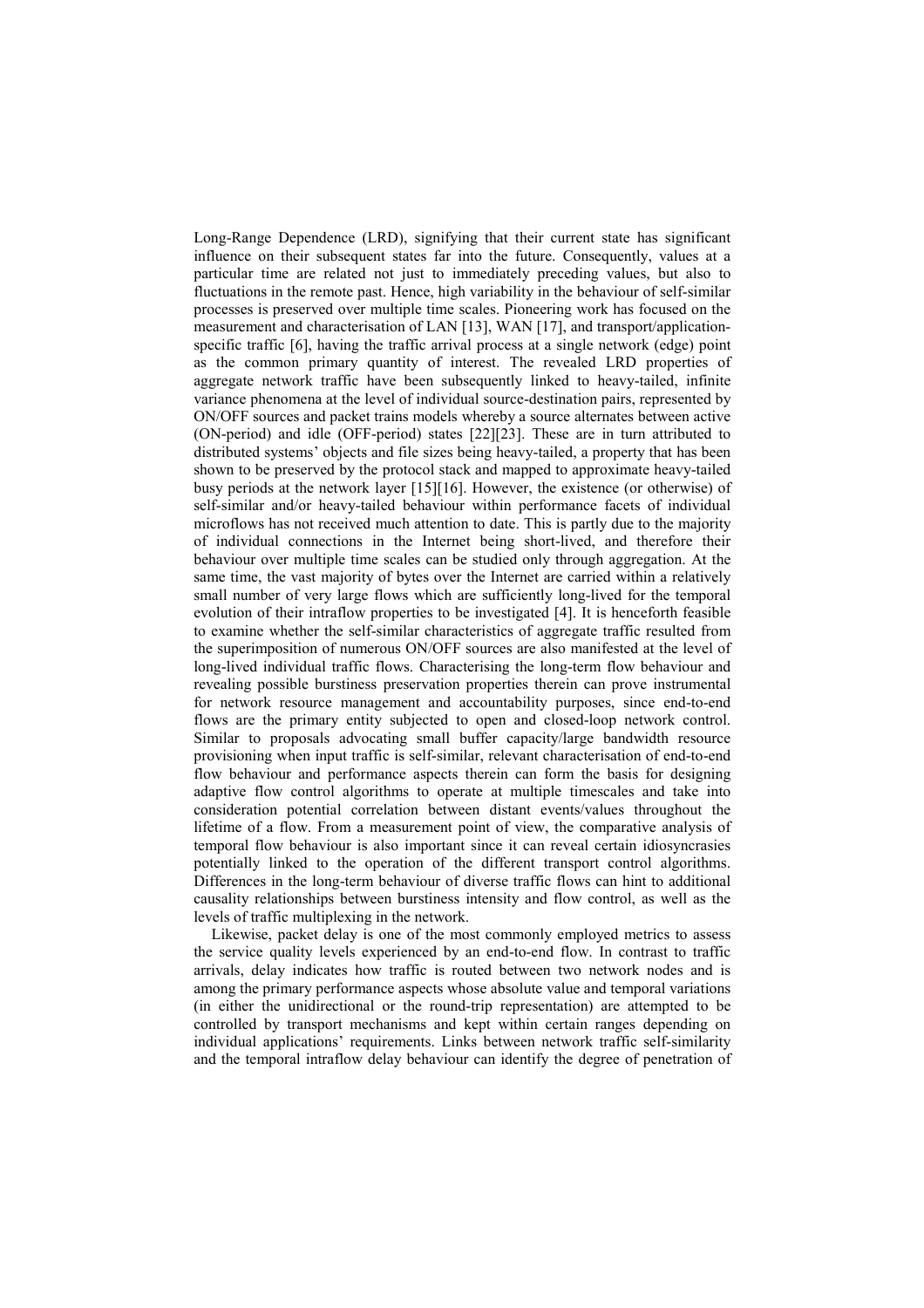high variability to different facets of network performance, and the relative level of causality between performance, end-to-end flow control, and traffic multiplexing in the network. A few studies on fractal analysis of packet delay have reported nonstationary LRD in round-trip delay of synthetic UDP traffic [3], and in aggregate NTP/UDP flows [14], yet the burstiness preservation relationships between the different transport mechanisms and the unidirectional contributors of the end-to-end delay of individual flows have not been investigated.

In this paper, we have quantified the burstiness preservation properties of a set of end-to-end unidirectional IPv6 traffic flows routed over IEEE 802.11 and GPRS service networks, two media which themselves exhibit highly variable performance characteristics [10][5]. We have comparatively examined the presence of Long-Range Dependence (LRD) in the intraflow traffic arrival process and in per-packet unidirectional delay, and we have investigated the extent to which transport control, packetisation, and wireless access mechanisms influence its intensity. In addition, we have analysed the tail behaviour of packet inter-arrival times at the individual flow level, and revealed the absence of infinite variance phenomena therein. In section 2 we provide the definition and mathematical formulation of self-similarity and LRD, their interrelation, and a brief discussion on the estimators used to identify and quantify LRD on empirical time series. Section 3 includes an outline our measurement methodology and a description of the wireless experimental infrastructure over which measurements were conducted. In section 4 we present and discuss in detail the results of measurement analysis, and we provide possible explanations and interpretations of our findings. We comment on the similarity between LRD in the per-flow traffic and unidirectional delay, and on the different levels of LRD exhibited by diverse application flows and over the different wireless topologies. We also compare and contrast the tail behaviour of per-flow packet interarrival times to heavy-tailed distributions. Section 5 concludes the paper.

## 2. Self-Similarity and Long-Range Dependence: Definitions and Estimation

A stochastic process or time series  $Y(t)$  in continuous time  $t \in \mathbb{R}$  is self-similar with self-similarity (Hurst) parameter  $0 < H < 1$ , if for all  $\alpha > 0$  and  $t \ge 0$ .

$$
Y(t) =_d a^{-H} Y(\alpha t).
$$

Self-similarity describes the phenomenon of a time series and its time-scaled version following the same distribution after normalizing by  $\alpha$ <sup>-H</sup>. It is relatively straightforward to show [2] that this implies that the autocorrelation function (ACF) of the stationary increment process  $X(t) = Y(t) - Y(t-1)$  at lag k is given by

$$
\rho(k) = \frac{1}{2}((k+1)^{2H} - 2k^{2H} + (k-1)^{2H}), k \ge 1.
$$

In addition, for  $0 < H < 1$ ,  $H \neq \frac{1}{2}$ , it can be shown that  $\lim_{k \to \infty} \rho(k) = H(2H - 1)k^{2H - 2}$ ,

and in particular for the case  $0.5 < H < 1$ ,  $\rho(k)$  asymptotically behaves as  $ck^{-\beta}$  for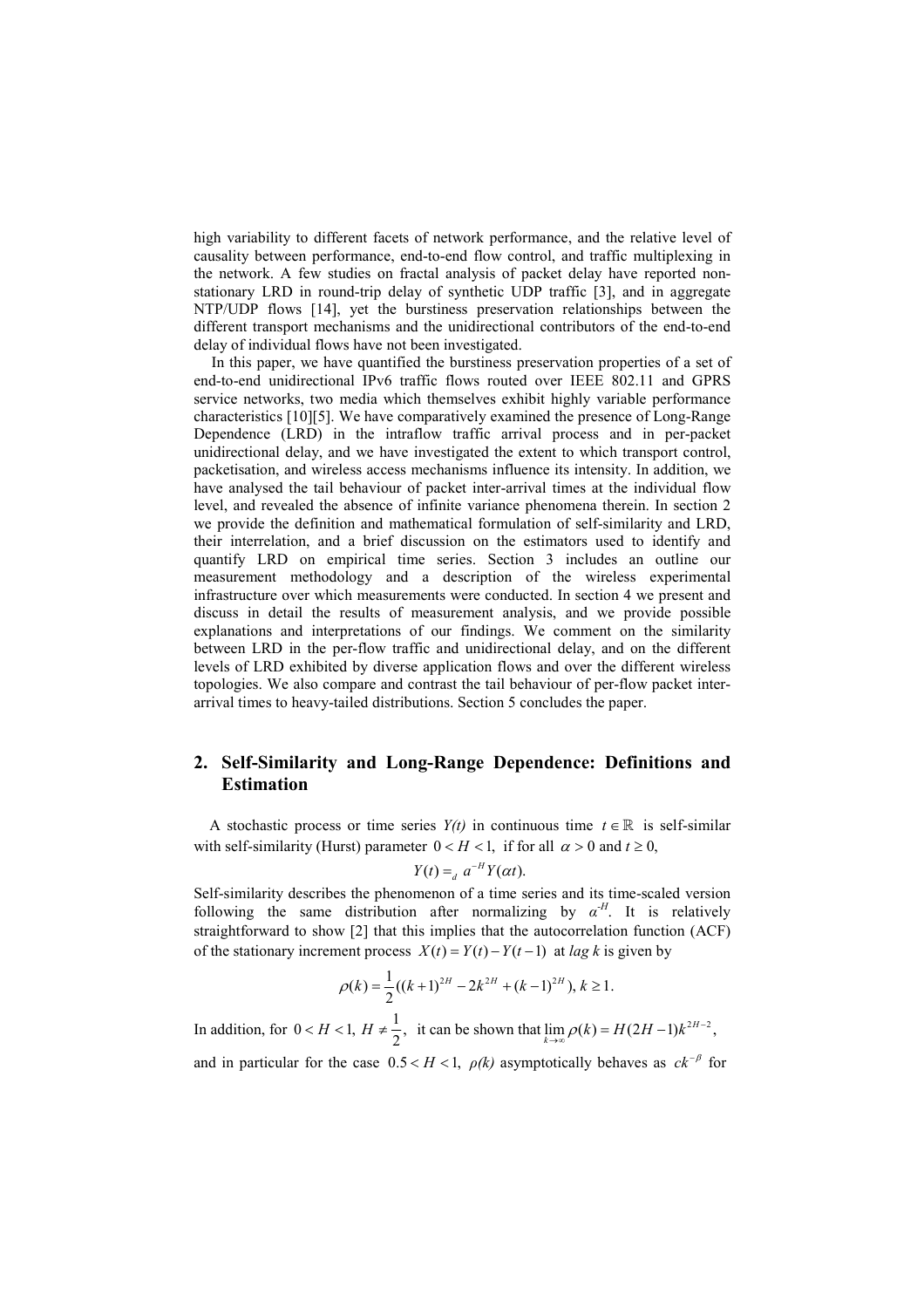$0 < \beta < 1$ , where  $c > 0$  is a constant,  $\beta = 2 - 2H$  [2][16]. This implies that the correlation structure of the time series is asymptotically preserved irrespective of time aggregation, and the autocorrelation function decays hyperbolically which is the essential property that constitutes it not summable:

$$
\sum\nolimits_{k=1}^{\infty} \rho(k) = \infty.
$$

When such condition holds, the corresponding stationary process  $X(t)$  is said to be Long-Range Dependent (LRD). Intuitively, this property implies that the process has infinite memory for  $0.5 \leq H \leq I$ , meaning that the individually small high-lag correlations have an important cumulative effect. This is in contrast to conventional short-range dependent processes which are characterised by an exponential decay of the autocorrelations resulting in a summable autocorrelation function. LRD causes high variability to be preserved over multiple time scales and is one of the manifestations of self-similar processes alongside non-summable spectral density for frequencies close to the origin and slowly decaying variances. This latter characteristic of self-similar and LRD processes can be disastrous for classical tests and prediction of confidence intervals. The variance of the arithmetic mean decreases more slowly than the reciprocal of the sample size, behaving like  $n^{\beta}$  for  $0 \le \beta \le 1$ , instead of like  $n^{-1}$  which is the case for processes whose aggregated series converge to second-order pure noise [2][13]. Therefore, usual standard errors derived for conventional models are wrong by a factor that tends to infinity as the sample size increases. Two theoretical models that have been used to simulate LRD is the fractional Gaussian noise (fGn) which is the stationary increment process of fractional Brownian motion (fBm), and fractional ARIMA processes that can simultaneously model the short and long term behaviour of a time series.

A number of estimators [21][13] have been extensively used in multidisciplinary literature for LRD detection and quantification by estimating the value of the Hurst exponent; as  $H \rightarrow 1$  the dependence is stronger. They are classified in time-domain and frequency-domain estimators, depending on the methodology they employ to estimate H. Time-domain estimators are based on heuristics to investigate the evolution of a statistical property of the time series at different time-aggregation levels. They are hence mainly used for LRD detection, rather than the exact quantification of the phenomenon. Frequency-domain estimators focus on the behaviour of the power spectral density of the time series. In this paper, we have employed two time-domain estimators (the aggregated variance and the rescaled adjusted range methods) to detect whether our measured quantities exhibit LRD characteristics  $(H > 0.5)$ , and we have subsequently focused on the more robust frequency-domain Whittle estimator for the exact LRD quantification. Whittle is a maximum likelihood type estimate which is applied to the periodogram of the time series and it provides an asymptotically exact estimate of H and a confidence interval. However, it presupposes that the empirical series is consistent with a specific process (e.g. fGn) whose underlying form must be provided, hence its use with time series that have already been shown to be LRD (by other means) is strongly advisable. Wavelet-based LRD estimation [1] has also been developed whose accuracy is comparable to Whittle, yet it has been lately shown to consistently overestimate the Hurst exponent on synthesized LRD series and hence Whittle was preferred for this study [12].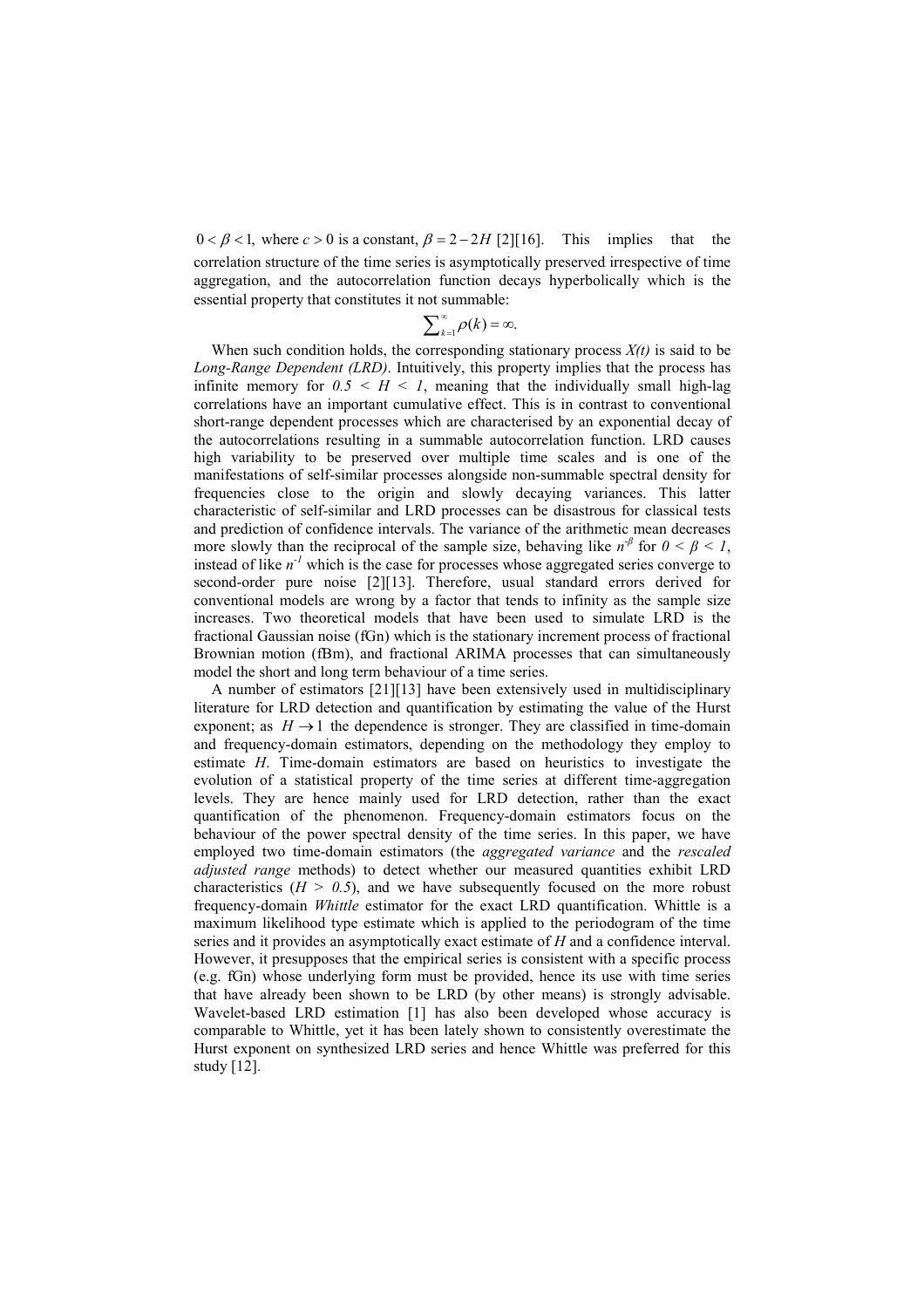### 3. Measurement Methodology and Experimental Environment

In-line measurement [18] has been employed to instrument a representative set of IPv6 traffic flows as these were routed over diverse wireless topologies during one week, in November 2005 [19]. The technique exploits extensibility features of IPv6, to piggyback measurement data in Type-Length-Value (TLV) structures which are then encapsulated within an IPv6 *destination options* extension header and carried between a source and a destination. Being encoded as a native part of the networklayer header, inline measurement is potentially applicable to all traffic types carried over the IPv6 Internet infrastructure. Destination options extension headers in particular, are created at the source and are only processed at the (ultimate) destination node identified in the destination address field of the main IPv6 header. Hence, their presence does not negatively impact the option-bearing datagrams at the intermediate forwarding nodes [18]. For the purposes of this study, 32-bit Linux kernel timestamps were encoded in an appropriate TLV structure to record time  $T_{DEP}$ immediately before a packet is serialised at the NIC of the source IPv6 node, and time  $T_{ARR}$  as soon as the packet arrives in the destination IPv6 node's OS kernel. The intraflow traffic arrival process has been calculated as the number of packets (or bytes) arriving at the destination within disjoint subintervals throughout the flow duration. The end-to-end unidirectional delay for a given packet  $P$  is calculated as  $D$  $= T_{ARR}^P - T_{DEP}^P$ . Moreover, the inter-arrival time between two successive packets  $P_i$ and  $P_{i+1}$  is computed as  $IA = T_{ARR}^{P_{i+1}} - T_{ARR}^{P_i}$ . For the purposes of the delay measurement the two end-systems synchronised using the Network Time Protocol (NTP) with a common stratum 1 server through additional high-speed wired network interfaces, in order to avoid NTP messages competing with the instrumented traffic over the bottleneck wireless links. The NTP daemon was allowed sufficient time to synchronise prior to the experiments until it reached a large polling interval. The offset reported by NTP was always at least one order of magnitude smaller with respect to the minimum one-way delay observed. All the delay traces were empirically examined against negative values as well as against linear alterations (trend) of the minimum delay over time. None of these offset/skew-related phenomena were experienced.

Instrumented traffic consisted of moderate-size bulk TCP transfers and CBR UDP video streaming flows. Measurements have been conducted end-to-end over two diverse wireless service networks over the Mobile IPv6 Systems Research Laboratory (MSRL) infrastructure. MSRL includes a wireless cellular network as well as a combination of 802.11 technologies and it comprises a real service infrastructure, as shown in Fig. 1. The measurements were carried out between a host machine connected to MSRL's wired backbone network (Linux 2.4.18; Intel 100BaseT adapter) and a host machine with multiple wireless interfaces (Linux 2.4.19; NOKIA D211 combo PCMCIA 802.11b/GPRS adapter), connected through the 802.11b/g campus-wide network and through the GPRS/GSM W-WAN network. The W-LAN infrastructure is part of Lancaster University campus wireless network, and includes 802.11b and 802.11g. Although the nominal speed for 802.11b is 11Mb/s, it has been observed that due to interference with other appliances operating at the same frequency band (2.4 GHz), the cards often fallback to 5.5, 2, and 1 Mb/s.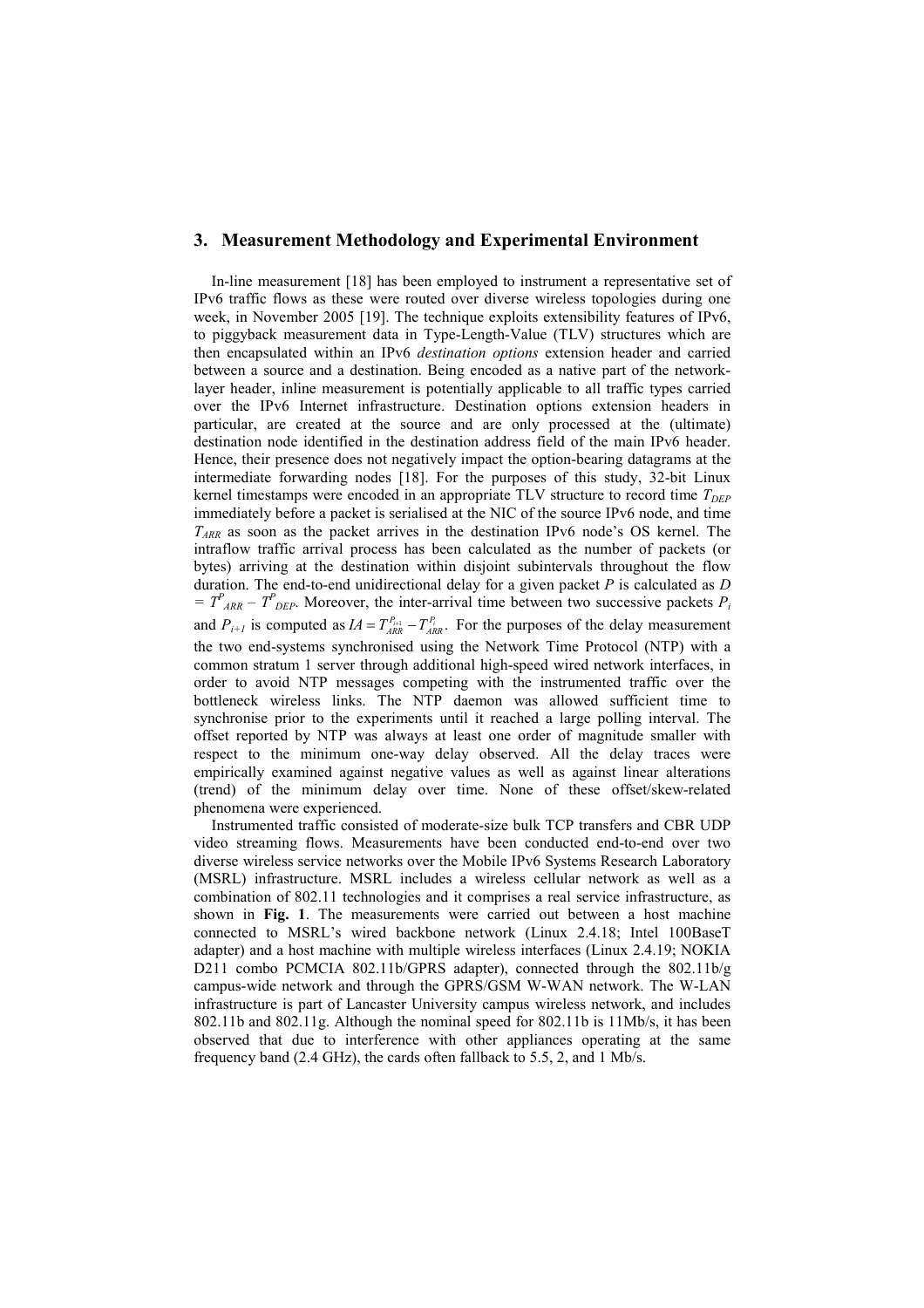

Fig. 1. Wireless experimental environment (MSRL infrastructure)

The W-WAN network is the Orange UK GPRS/GSM service network, practically allowing for speeds of up to 20/50Kb/s (up/downlink), due to asymmetric slot allocation. Connectivity between Orange UK and the MSRL backbone is served by a 2Mb/s wireless Frame Relay point-to-point link.

#### 4. Measurement Analysis and Results

Packet-level measurements were taken upon arrival of each packet to its destination, hence at irregular time instants. In order to covert the traces to time series data, they were discretised into equally-sized bins based on normalised packet arrival time. Unidirectional delays and inter-arrival times of multiple packets arriving within each bin were averaged, and the mean values were considered for the particular bin. Although this process inevitably smooths out short-term variations, bin size was carefully selected for each flow to contain as few packets as possible, while at the same time avoiding empty bins. The time series' lengths varied from  $2^9$  to  $2^{12}$  which has been reported sufficient for Hurst exponent estimates with less than 0.05 bias and standard deviation [7]. A number of sanity tests and calibration measures have been employed to tune the LRD estimation process by eliminating time series effects such as periodicity, trend and short-range correlations which are known to constitute LRD estimation error prone. Trends and non-stationarities have been checked against during pre-processing, while periodicity and short-term correlations have been neutralised using the randomised buckets method to perform internal randomisation to the signal [9]. Time-domain (detection) estimators which operate on the aggregated time series can suffer from the limited number of samples available at high aggregation levels. We have employed oversampling with digital low-pass filtering to increase the sampling rate of the time series and hence refine their estimates. For further details regarding techniques for tuning the LRD estimation process and their effects, the interested reader is referred to [12][20].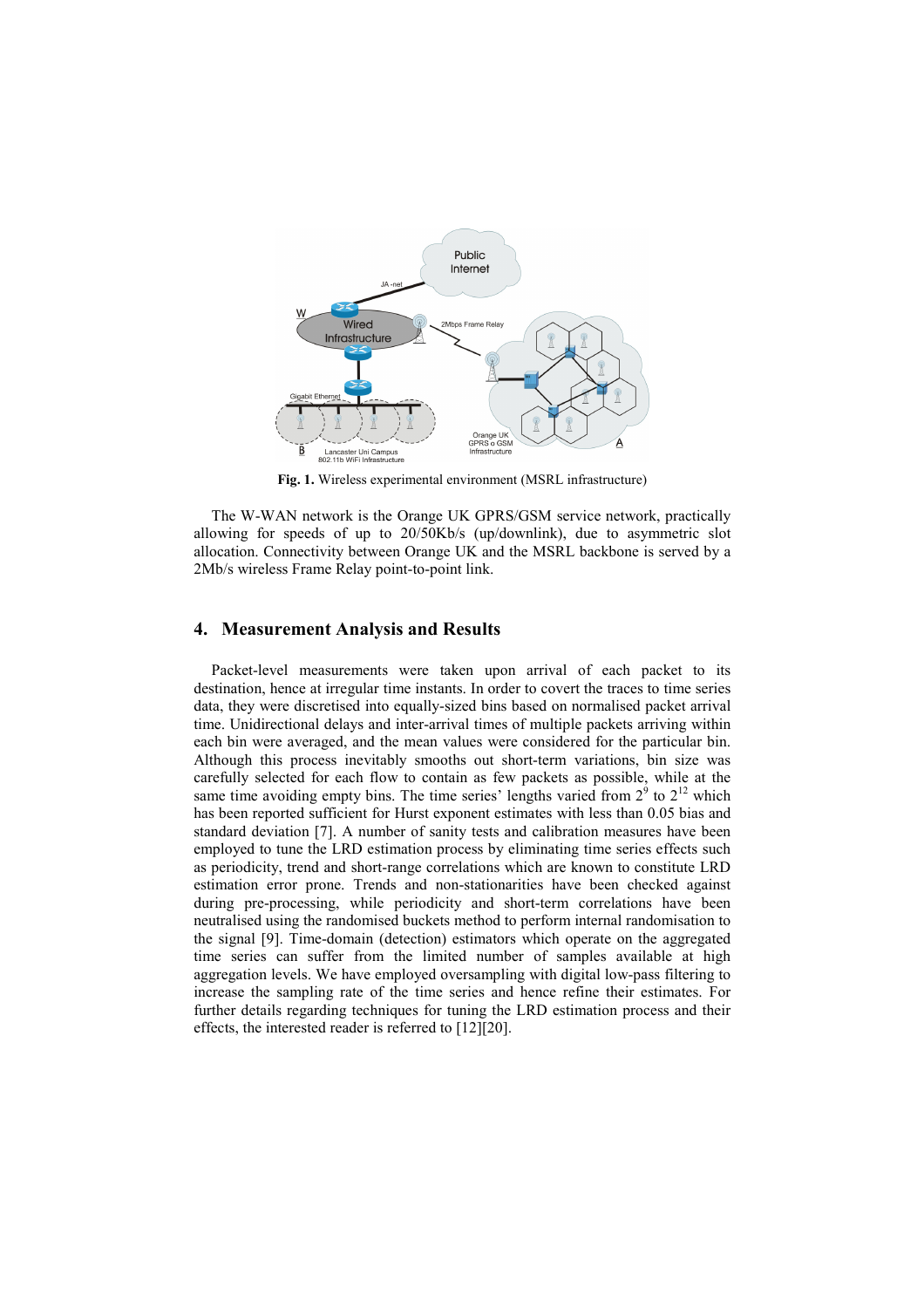

Fig. 2. Stochastic Self-Similarity – burstiness preservation across time scales of 50 ms, 100 ms, 500 ms, and 1000 ms for the bulk TCP data path over the W-LAN network

#### LRD behaviour in traffic arrivals and unidirectional end-to-end delay

The two intraflow properties analysed for LRD behaviour were the traffic arrival process and the unidirectional end-to-end packet delay. These were comparatively examined for TCP data, TCP reverse, and CBR UDP flows routed over the two diverse wireless topologies. We have used the LRD detection (time-domain) estimators on all time series data which all reported that traffic arrivals and one-way delay exhibit LRD at various intensities, and produced Hurst exponent estimates 0.5  $\leq H \leq I$ . We subsequently applied the Whittle estimator on the data to quantify the levels of LRD with high confidence. Fig. 2 indicatively shows the burstiness preservation of the data path of a bulk TCP flow over the W-LAN topology at varying time scales, demonstrating the absence of a characteristic size of a burst. Traffic throughput is shown in packets which are all MSS-sized and hence byte-throughput is linearly identical. The upper left plot shows a complete presentation of the time series using one-second bins. Then, the bottom left plot shows the same time series whose first 3-second interval is "blown up" by a factor of ten, and the truncated time series has time granularity of 100 ms. Likewise, the rightmost plots show parts of the time series with an equivalent number of samples for time granularities of 500 and 50 ms, respectively. Overall, the plots show significant bursts of traffic at different levels spanning almost three orders of magnitude. Table 1 and Table 2 show the Whittle estimate (and 95% confidence interval) of the Hurst exponent for traffic arrivals and unidirectional delay, respectively, for all the different flows routed over the W-LAN and W-WAN networks. Their comparative examination yields some very interesting observations.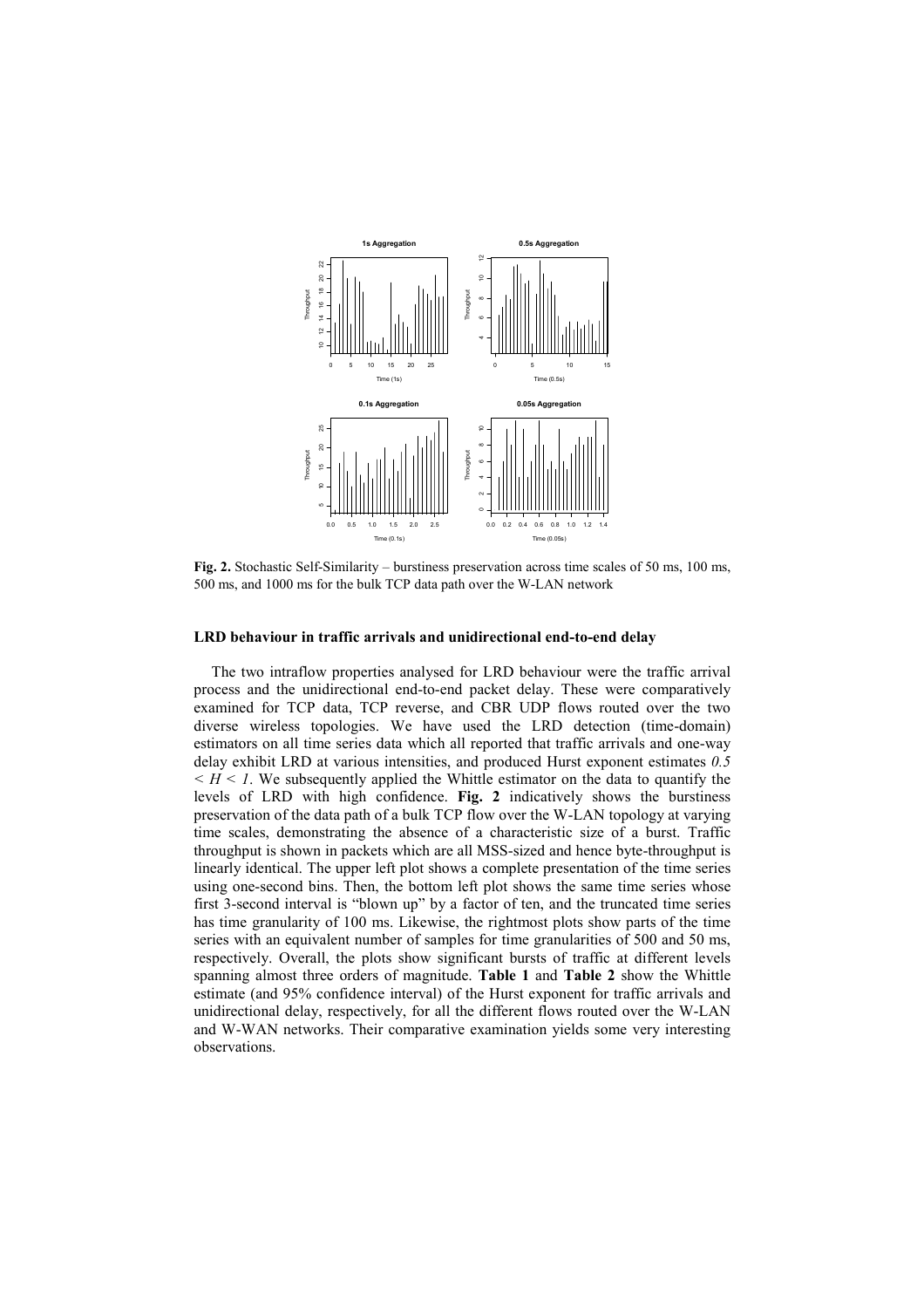| Microflow          | Whittle Estimator        |  | Microflow          | Whittle Estimator        |
|--------------------|--------------------------|--|--------------------|--------------------------|
|                    | <i>H</i> est. & 95% C.I. |  |                    | <i>H</i> est. & 95% C.I. |
| TCP data           | $0.714 \pm 0.005$        |  | TCP data           | $0.739 \pm 0.025$        |
| $[W-LAN]$          |                          |  | [W-LAN]            |                          |
| TCP data           | $0.554 \pm 3.47e-0.5$    |  | TCP data           | $0.599 \pm 0.15$         |
| [W-WAN]            |                          |  | [W-WAN]            |                          |
| TCP reverse        | $0.584 \pm 0.004$        |  | TCP reverse        | $0.552 \pm 0.007$        |
| [W-LAN]            |                          |  | [W-LAN]            |                          |
| TCP reverse        | $0.534 \pm 0.001$        |  | TCP reverse        | $0.528 \pm 0.014$        |
| [W-WAN]            |                          |  | [W-WAN]            |                          |
| <b>UDP</b> [W-LAN] | $0.534 \pm 3.37e-0.5$    |  | <b>UDP</b> [W-LAN] | $0.687 \pm 0.003$        |
|                    |                          |  |                    |                          |
| <b>UDP [W-WAN]</b> | $0.697 \pm 0.001$        |  | <b>UDP [W-WAN]</b> | $0.742 \pm 0.20$         |
|                    |                          |  |                    |                          |

Table 1. Hurst exponent estimates – Whittle method: Traffic arrivals

Table 2. Hurst exponent estimates – Whittle method: Unidirectional packet delay

It is evident in both phenomena (tables) that the majority of the unidirectional flows over the two media independently, show marginal to moderate LRD intensity with Hurst exponent values for some of them close to those of short-range dependent processes, differing by less than 0.1. This fact reinforces the argument of LRD being intensified by the aggregation of traffic. However, there are cases of individual flows which suggest dependency between LRD, traffic type and wireless medium. For bulk TCP data over W-LAN, both traffic arrival (whose burstiness preservation was shown in Fig. 2) and end-to-end delay exhibit considerable LRD manifested by Hurst values greater than 0.71. This is in contrast to the same type of traffic routed over W-WAN for which both properties assume marginal intensity values less than 0.6. The opposite behaviour with respect to the two wireless media is observed for constant bit rate UDP traffic. Over W-LAN, UDP traffic does not assume considerable LRD, whereas moderate intensity is suggested for UPD over W-WAN with an estimated Hurst exponent close to 0.7. The same relationship holds for the packet delay behaviour of the UDP flows over the two media, although the absolute Hurst estimates are in both cases larger than those of the traffic process. The acknowledgment path of bulk TCP connections over both media is characterised by smaller intensity than the corresponding data path, and overall marginal LRD.

When comparing the Hurst estimates of the per-flow traffic behaviour with those of the corresponding unidirectional delay, it is apparent that there is a considerably close agreement between their LRD intensities. This implies that although traffic arrival process and unidirectional delay are metrics describing different aspects of network dynamics (the former describes how traffic is delivered at a single network node while the latter describes how traffic is routed between two nodes), they are both influenced by common sets of parameters. Hurst estimates of the two processes for each flow/medium combination lie within a range which is smaller than the wider 95% confidence interval of the two. The only exception is the TCP acknowledgment path over the W-LAN topology, where the Hurst estimates for traffic and packet delay differ by 0.032 while the wider 95% C.I. of the two (delay) is 0.007. Overall, Whittle performs better on the traffic arrival process by producing narrow 95% C.I.s for the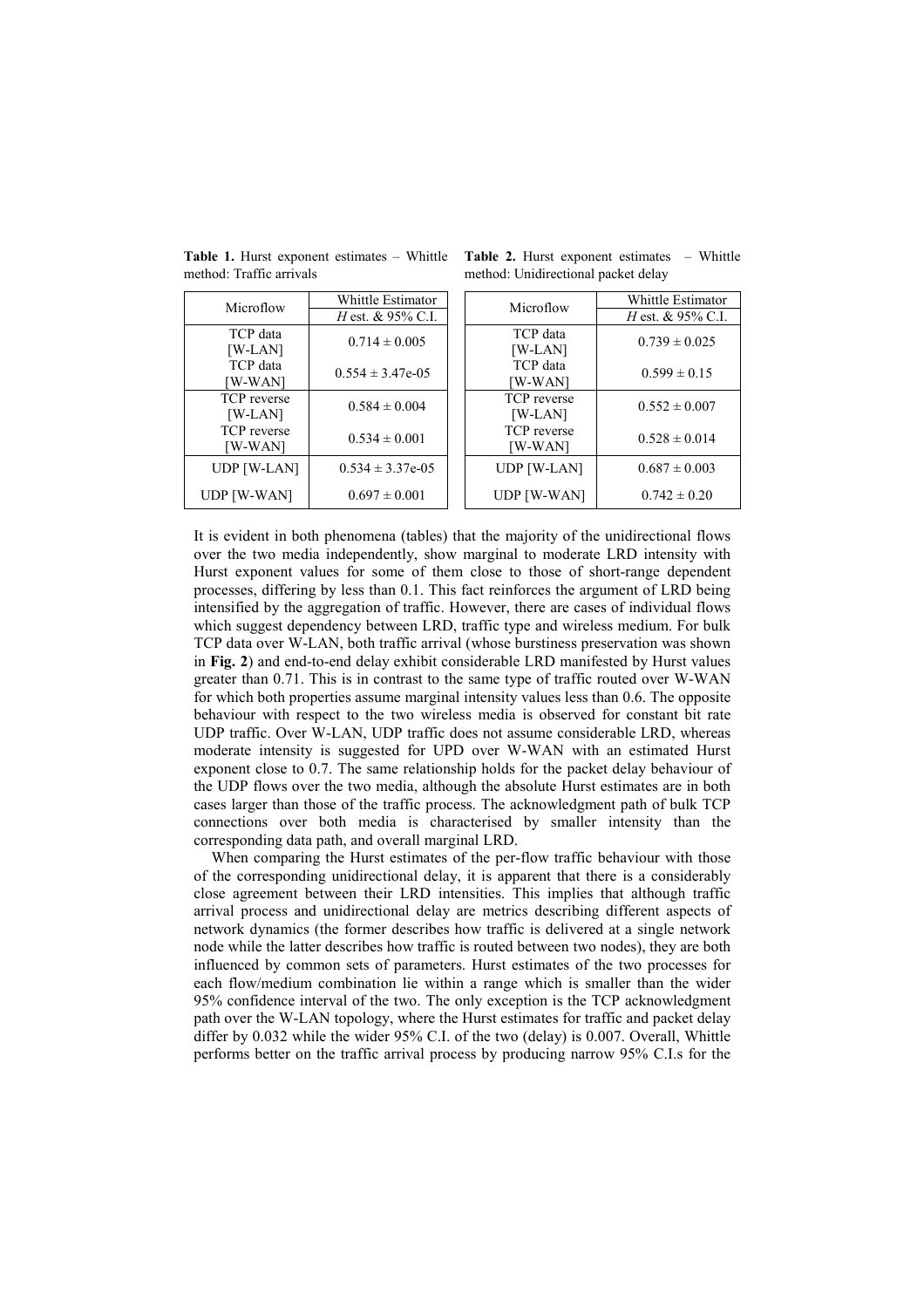Hurst estimates on the order of  $10^{-3}$  or better. For unidirectional packet delay the corresponding C.I.s are on the order of  $10^{-2}$  or better, however in two cases, the width of the 95% C.I.s can put even the existence of marginal LRD under doubt.

It is well accepted that traffic self-similarity arises through the aggregation of multiple traffic sources since its causality relationship with the heavy-tailed property of the ON/OFF sources model is based on limit theorems for large number of sources and large temporal intervals [22][23]. However, the per-flow indications of LRD for traffic as well as for the packet delay raise some interesting issues. The two wireless configurations over which the measurement was conducted can be safely assumed to operate as access networks where clients are mainly downloading content and not uploading, hence the download path is more congested than the reverse direction. At the same time, the W-LAN network was lightly utilised during the time of the experiments, as this was indicated by APs' client association logs. Therefore, the stronger LRD intensity exhibited by the TCP data flow over W-LAN yields some dependency between LRD and the packetisation/congestion control algorithm operating on the flow, irrespective of traffic aggregation over the medium. The fact that similar LRD levels are not seen for the TCP data path over W-WAN hints towards relationship between traffic behaviour and link-local delivery mechanisms. The dense protocol stack of GPRSoGSM which to some extent replicates TCP's reliable transmission seems to neutralise the effect that transport-layer congestion control has on the long-range behaviour of traffic. The higher Hurst estimates produced for both TCP data and UDP flows, as opposed to the (lower) estimates of the TCP reverse flows over both wireless media signifies dependency between LRD behaviour and packet size. It is worth noting that TCP data and UDP flows consisted of constant-size packets of 1440 and 544 bytes, respectively, while TCP reverse flows consisted of (mainly) 56 and (fewer) 84-byte packets. All sizes exclude network and link-layer headers. Apart from the Hurst exponent estimates, accompanying indisputable evidence regarding long-memory behaviour of per-flow data are computed sample statistics such as ACF which exhibit nontrivial correlations at large lags. Fig. 3 indicatively shows the correlation structures of traffic arrivals from a selection of flows with different LRD intensity whose estimates appear in Table 1. The ACFs demonstrate the different correlation structures between time series with considerably different Hurst estimates. The plots also show the effect of the randomised buckets with internal randomisation which were employed to neutralise short-range correlations and periodicities. It is evident that ACFs follow asymptotic decay at various levels, which is unsurprisingly more intense for flows with larger Hurst estimates. It is interesting to note that even for the TCP reverse flow whose estimated Hurst value is considerably small  $(<0.6)$ , correlations seem non-degenerate since they mostly remain above the 95% C.I. of zero.

#### Tail behaviour of intraflow packet inter-arrival times

The heavy-tailed property of the transmission (or the idle) times of individual sources has been characterised as the main ingredient needed to obtain LRD characteristics  $(H>0.5)$  in aggregate traffic [22][23]. Heavy-tailness has since then been reported in a number of facets of traffic behaviour, including (web) file sizes, transfer times, burst lengths and inter-arrival times [6][8][17].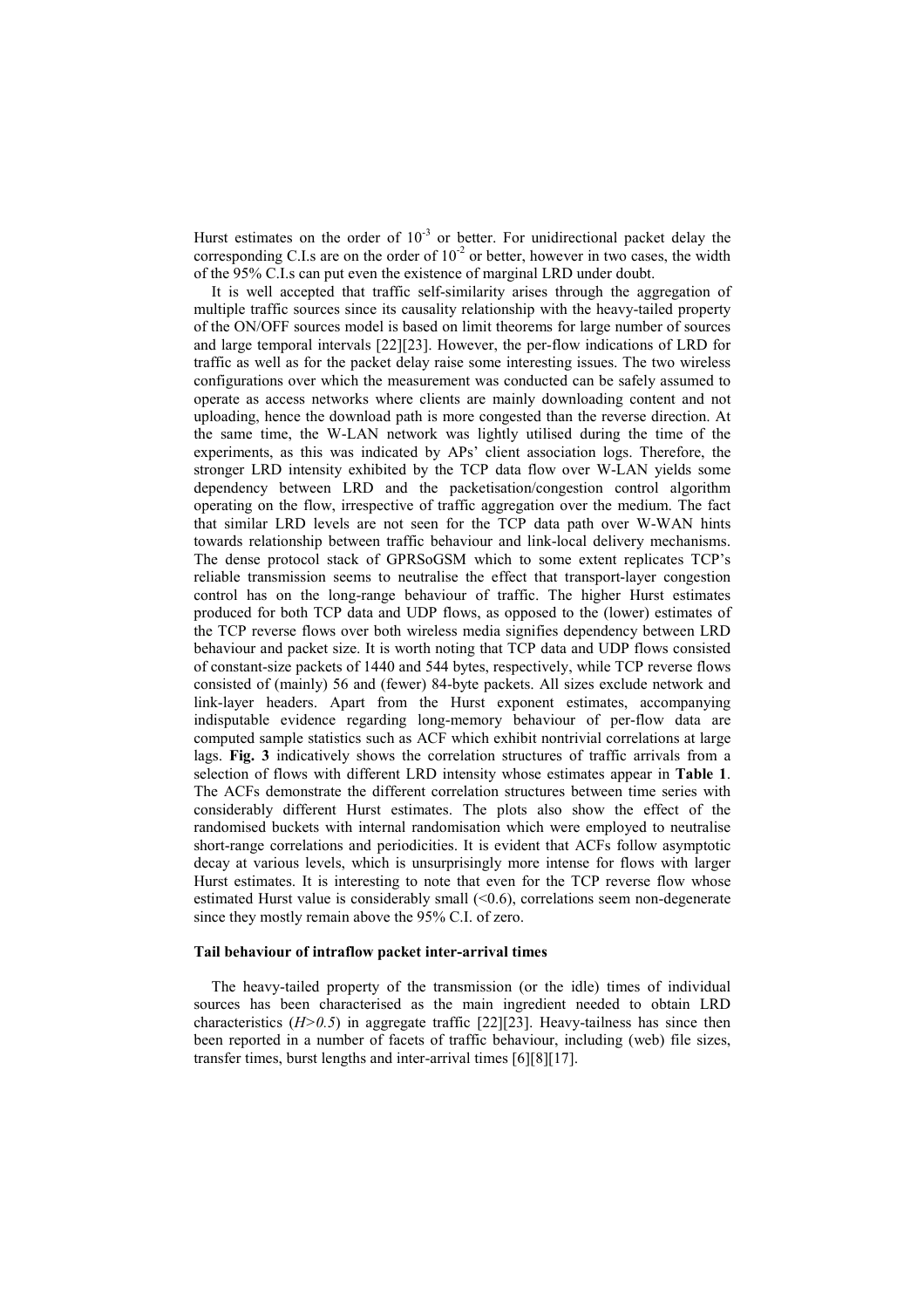

Fig. 3. Autocorrelation function (ACF) of TCP data  $[H=0.714]$  and TCP reverse  $[H=0.584]$ traffic over W-LAN, and UDP traffic  $[H=0.697]$  over W-WAN



Fig. 4. LLCDs of intraflow packet inter-arrival times for TCP data, TCP reverse, and UDP traffic over W-LAN and W-WAN configurations

A distribution is heavy-tailed if  $P[X > x] \sim x^{-\alpha}$ , as  $x \to \infty$ ,  $0 < \alpha < 2$ . That is, regardless of its behaviour for small values of the random variable, its asymptotic shape is hyperbolic. For  $1 \le \alpha < 2$ , the distribution has infinite variance, whereas for 0  $\alpha$  < *l*, it has infinite mean as well. The tail index  $\alpha$  can be empirically estimated using the log-log complimentary distribution (LLCD) plot and calculating its slope through least-squares regression for large values of the random variable above which the plot appears to be linear. We have used a test (also used in [6]) based on the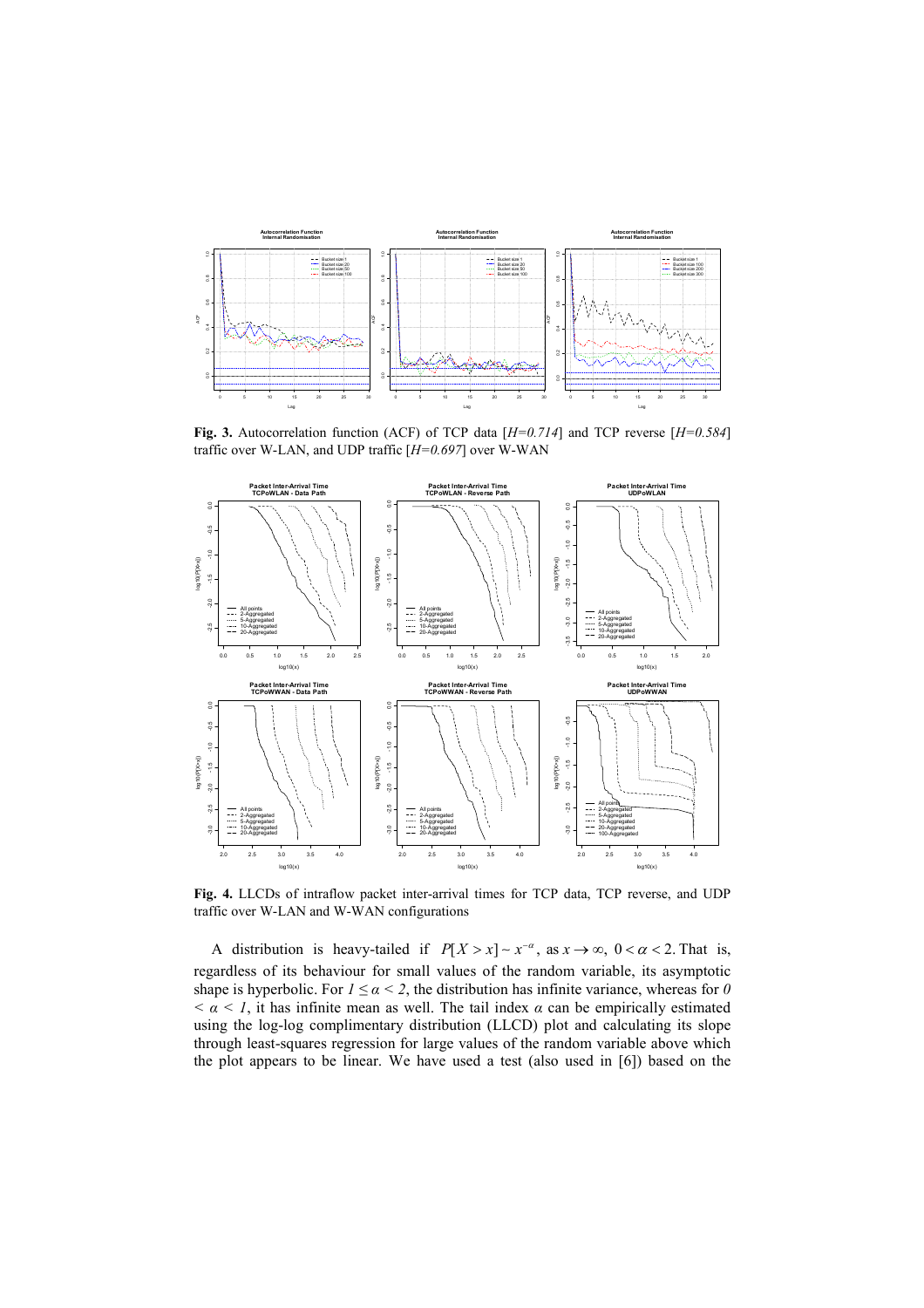Central Limit Theorem (CLT) to examine whether the packet inter-arrival times within our measured traffic flows exhibit infinite variance, and hence heavy-tailed characteristics. According to CLT, the sum of a large number of i.i.d. samples from any distribution with finite variance will tend to be normally distributed. Hence, for a distribution with finite variance, the slope of the LLCD plot of the *m-aggregated* dataset will increasingly decline as  $m$  increases, reflecting the distribution's approximation of a normal distribution. On the contrary, if the distribution exhibits infinite variance the slope will remain roughly constant with increasing aggregation levels (m). Fig. 4 shows the CLT test for various aggregation levels applied to the packet inter-arrival times of all flows over the two wireless topologies. It is evident that for increasing aggregation levels the slope of the LLCD plots of packet interarrival times decreases, arguing against the infinite variance characteristics of heavytailed distributions like e.g. Pareto. Usually, higher aggregation levels are used for the CLT test however these could not be achieved given the length of the instrumented flows. Yet, the slope decrease becomes apparent even for slightly increasing aggregation levels and absence of infinite variance can be safely assumed. Indeed, the least-squares regression we performed on the LLCD plots yielded values  $\alpha > 2$ , and their overall shape was better described by (light-tailed) log-normal distributions. This finding is in accordance to other studies suggesting that log-normal distributions give better fit to many duration and inter-arrival distributions observed over the Internet, than heavy-tailed Pareto distributions do [8]. It has also been shown that this observed light-tailness is not contradictory to LRD of aggregate traffic [11].

## 5. Conclusion

We have examined the temporal behaviour of traffic performance characteristics at the level of individual, sufficiently long-lived flows, routed over diverse wireless networks. We have provided evidence of similar LRD intensity between the intraflow traffic arrival process and the unidirectional packet delay, demonstrating that LRD behaviour of aggregate traffic penetrates other measurable quantities at finer granularities, albeit in lesser intensities than the  $\sim 0.8$  levels reported for traffic aggregates [13][6]. However, even for relatively small LRD intensity (Hurst) values, the ACFs indicate non-obviously-degenerate correlations at large lags. Through the comparative examination of refined Hurst estimates of intraflow traffic properties we identified the possibility of other network and traffic idiosyncrasies, such as transport control mechanisms, wireless access technologies and packet sizes, influencing the intensity of LRD behaviour. At the same time, we have shown the absence of infinite variance phenomena at the distributions of intraflow packet inter-arrival times. Although this study focused on IPv6 flows, similar behaviour is expected for IPv4 traffic, since both protocols assume the same packetisation mechanisms at their higher layers. Whether in practice intermediate routers treat IPv4 and IPv6 traffic identically and how this influences their performance deserves further experimental investigation. In addition, comparative performance analysis between flows routed over wireless technologies and their wired counterparts is to be further pursued.